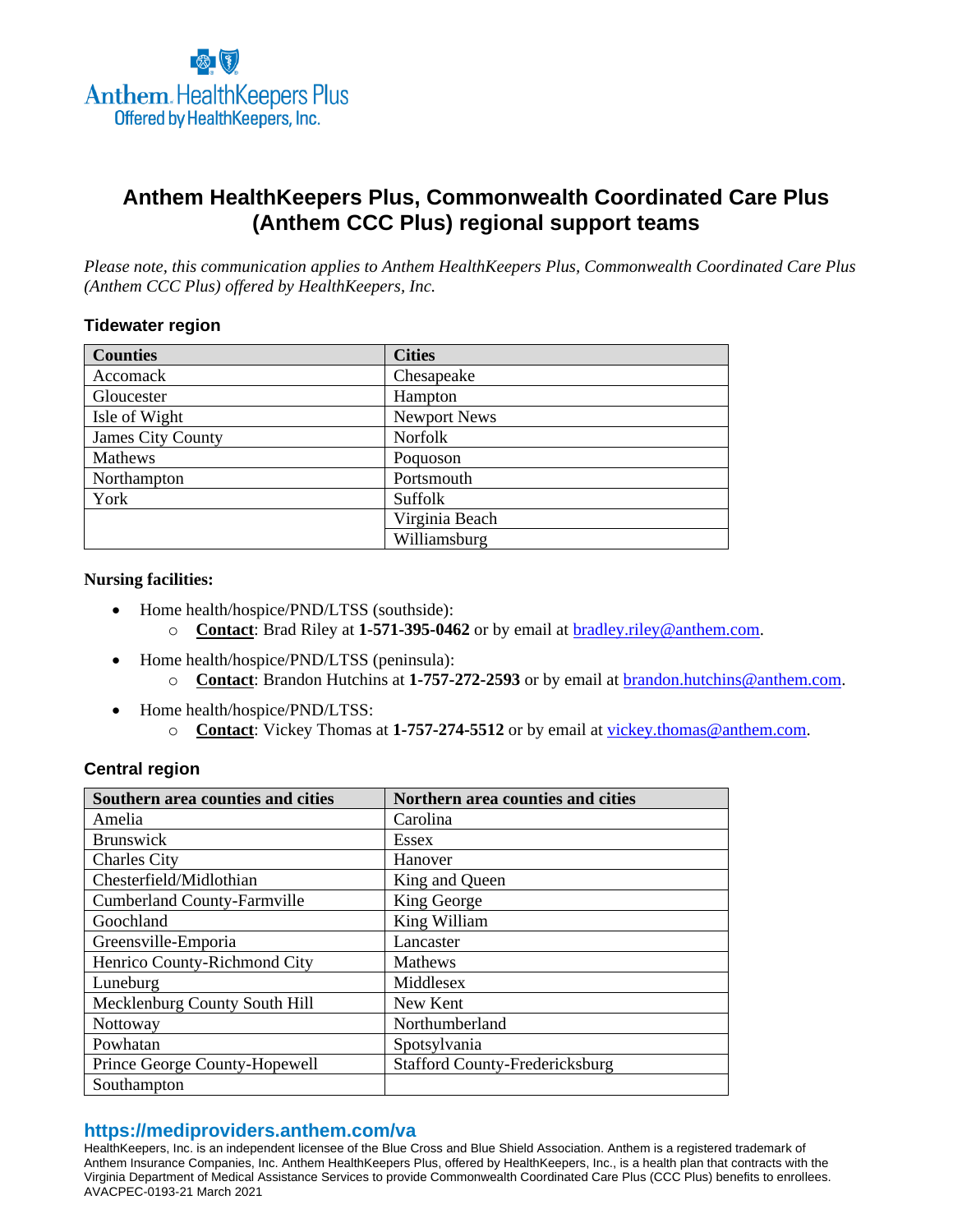Anthem HealthKeepers Plus Anthem HealthKeepers Plus, Commonwealth Coordinated Care Plus (Anthem CCC Plus) regional support teams Page 2 of 4

| Southern area counties and cities | Northern area counties and cities |
|-----------------------------------|-----------------------------------|
| Sussex                            |                                   |
| Westmoreland                      |                                   |

## **Nursing facilities:**

- Home health/hospice/PDN/LTSS (northern area): o **Contact**: Stephanie Labus at **1-571-635-5235** or by email at [stephanie.labus@anthem.com.](mailto:stephanie.labus@anthem.com)
- Home health/hospice/PDN/LTSS (southern area): o **Contact**: Lindsay Mack at **1-804-305-5307** or by email at [lindsay.mack@anthem.com.](mailto:lindsay.mack@anthem.com)
- Home health/hospice/PDN/LTSS:
	- o **Contact**: Lori Pernell at **1-434-221-6078** or by email at [lori.pernell@anthem.com.](mailto:lori.pernell@anthem.com)

## **Western/Charlottesville region**

| <b>Counties</b> | <b>Cities</b>   |
|-----------------|-----------------|
| Albemarle       | Charlottesville |
| Amherst         | Danville        |
| Appomattox      | Harrisonburg    |
| Augusta         | Lynchburg       |
| Buckingham      | Staunton        |
| Campbell        | Waynesboro      |
| Charlotte       |                 |
| Fluvanna        |                 |
| Greene          |                 |
| Hailfax         |                 |
| Louisa          |                 |
| Madison         |                 |
| Nelson          |                 |
| Orange          |                 |
| Pittsylvania    |                 |
| Rockingham      |                 |

# **Nursing facility:**

- Home health/LTTS/PDN/hospice:
	- o **Contact**: Lori Pernell at **1-434-221-6078** or by email at [lori.pernell@anthem.com](mailto:lori.pernell@anthem.com) or contact Brad Riley at **1-571-395-0462** or by email at [bradley.riley@anthem.com.](mailto:bradley.riley@anthem.com)

## **Roanoke/Alleghany region**

| <b>Counties</b>  | <b>Cities</b>      |
|------------------|--------------------|
| Alleghany        | Bedford            |
| Bath             | <b>Buena Vista</b> |
| Bedford          | Covington          |
| <b>Botetourt</b> | Lexington          |
| Craig            | Martinsville       |
| Floyd            | Radford            |
| Franklin         | Roanoke            |
| Giles            | Salem              |
| Henry            |                    |
| Highland         |                    |
| Montgomery       |                    |
| Patrick          |                    |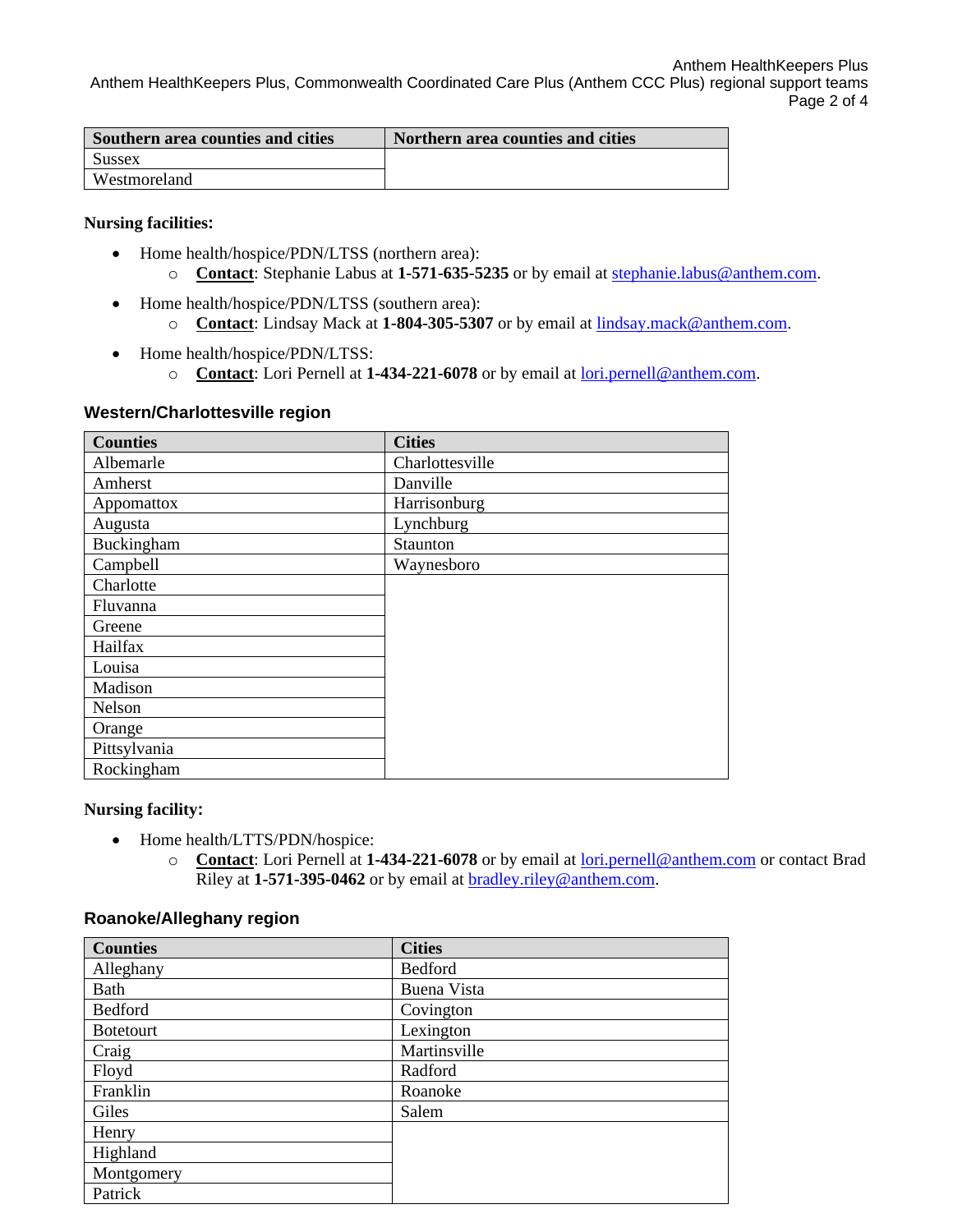Anthem HealthKeepers Plus Anthem HealthKeepers Plus, Commonwealth Coordinated Care Plus (Anthem CCC Plus) regional support teams Page 3 of 4

| <b>Counties</b> | <b>Cities</b> |
|-----------------|---------------|
| Pulaski         |               |
| Roanoke         |               |
| Rockbridge      |               |
| Wythe           |               |

## **Nursing facility:**

- Home health/LTSS/hospice/PDN (Fairfax and Prince William counties):
	- o **Contact**: Stephanie Labus at **1-571-635-5235** or by email at [stephanie.labus@anthem.com](mailto:stephanie.labus@anthem.com) or contact Janette Comer at 1-276-469-9425 or by email at [janette.comer@anthem.com.](mailto:janette.comer@anthem.com)

## **Southwest region**

| <b>Counties</b> | <b>Cities</b>  |
|-----------------|----------------|
| Bland           | <b>Bristol</b> |
| Tazewell        | Buchanan       |
| Buchanan        | Galax          |
| Dickenson       | Norton         |
| Russell         | Washington     |
| Wise            |                |
| Lee             |                |
| Scott           |                |
| Carroll         |                |
| Grayson         |                |
| Smyth           |                |

## **Nursing facility:**

- Home health/LTSS/hospice/PDN (Fairfax and Prince William counties):
	- o **Contact**: Stephanie Labus at **1-571-635-5235** or by email at [stephanie.labus@anthem.com](mailto:stephanie.labus@anthem.com) or contact Janette Comer at 1-276-469-9425 or by email at [janette.comer@anthem.com.](mailto:janette.comer@anthem.com)

## **Northern/Winchester region**

| <b>Counties</b> | <b>Cities</b>       |
|-----------------|---------------------|
| Arlington       | Alexandria          |
| Culpeper        | Clarke              |
| Fairfax         | Fairfax             |
| Fauquier        | Fairfax City        |
| Loudoun         | <b>Falls Church</b> |
| Prince William  | Frederick           |
|                 | Manassas            |
|                 | Manassas Park       |
|                 | Page                |
|                 | Rappahannock        |
|                 | Shenandoah          |
|                 | Warren              |
|                 | Winchester          |

# **Nursing facility:**

- Home health/LTSS/hospice/PDN (Fairfax and Prince William counties):
	- o **Contact**: Eden Abera at **1-571-429-1840** or by email at [eden.abera@anthem.com.](mailto:eden.abera@anthem.com)
- Home health/LTSS/hospice/PDN (Fauquier, Loudoun and all other counties):